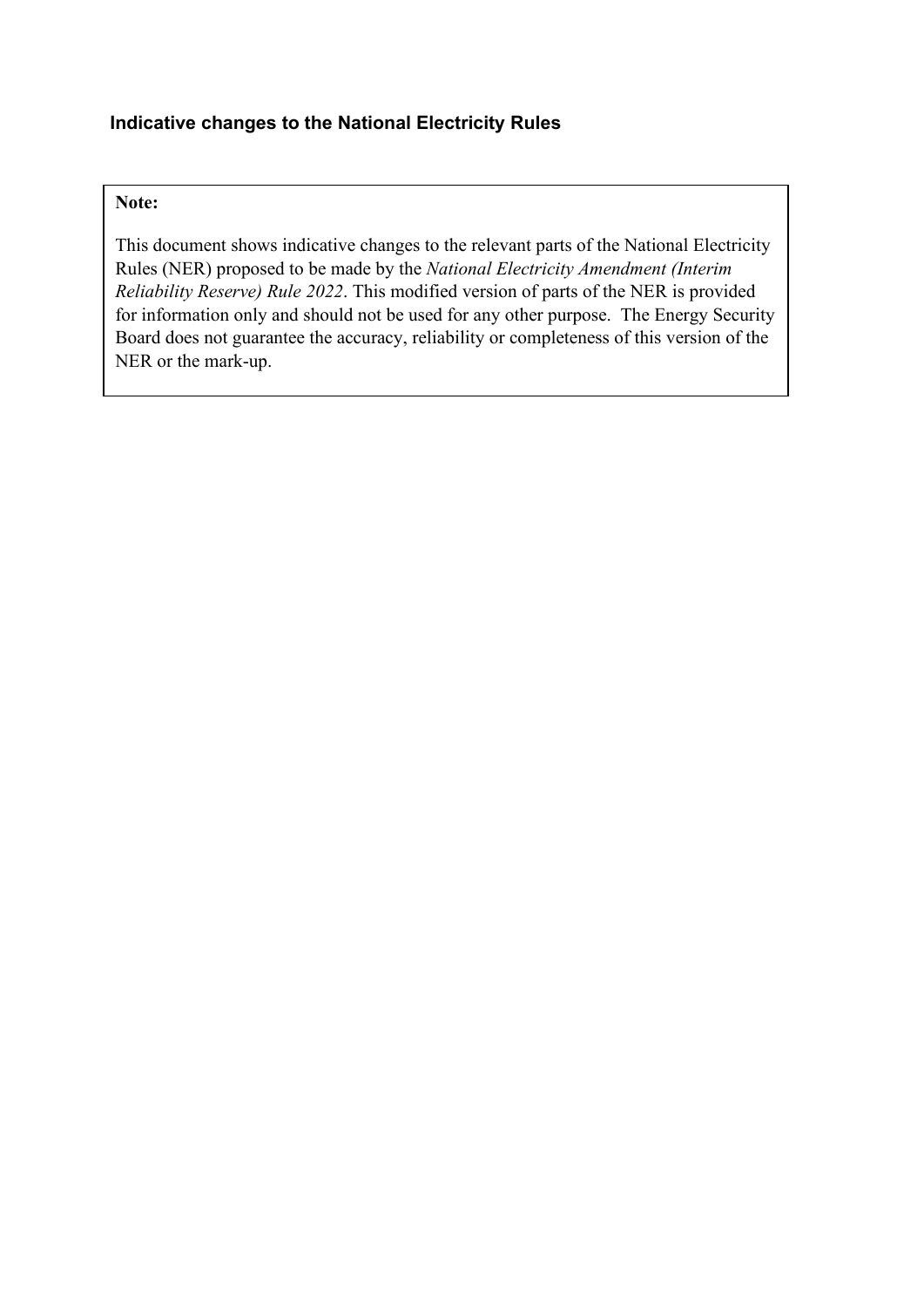# **11. Savings and Transitional Rules**

## **Part ZZZZD Interim reliability measure**

## **11.128 Rules consequential on the making of the National Electricity Amendment (Interim reliability measure) Rule 2020**

#### **11.128.1 Definitions**

For the purposes of this rule 11.128:

**Amending Rule** means the National Electricity Amendment (Interim reliability measure) Rule 2020.

**commencement date** means the date on which the Amending Rule commences operation.

**expiry date** means 31 March 2025.

**interim reliability exceedance** occurs in a *financial year*, for a *region*, if the *interim reliability measure* will not be met in that *region* in that *financial year*, as determined by *AEMO* in a *statement of opportunities* or in an update to a *statement of opportunities* under clause 3.13.3A(b).

**interim reliability reserves** mean *reserves* contracted, or to be contracted (including under a multi-year reserve contract), by *AEMO* in respect of an interim reliability exceedance.

**multi-year reserve contract** means a *reserve contract* for the provision of interim reliability reserves for a *region*, where the term of the contract exceeds a period of 12 months.

**RERT procedures** means the procedures developed and *published* by *AEMO* in accordance with clause 3.20.7(e).

**retailer reliability obligation** has the meaning given in section 2 of the *NEL*.

## **11.128.2 Expiry date**

Other than for clause 11.128.5, this rule 11.128 expires on the expiry date.

## **11.128.3 Application of rule 3.20**

For the purposes of procuring interim reliability reserves, rule 3.20 applies as amended and supplemented by this rule 11.128.

#### **11.128.4 Reserve contracts for interim reliability reserves**

#### **Changes to the application of clause 3.20.3**

(a) Clause 3.20.3(a) applies in respect of *reserve contracts* for interim reliability reserves as if the words "Subject to paragraph (f), and in order to ensure the reliability of *supply* in a *region* meets the *reliability standard* for the *region*" were deleted and "In accordance with this clause 3.20.3 and rule 11.128" is inserted before the words "*AEMO* may enter".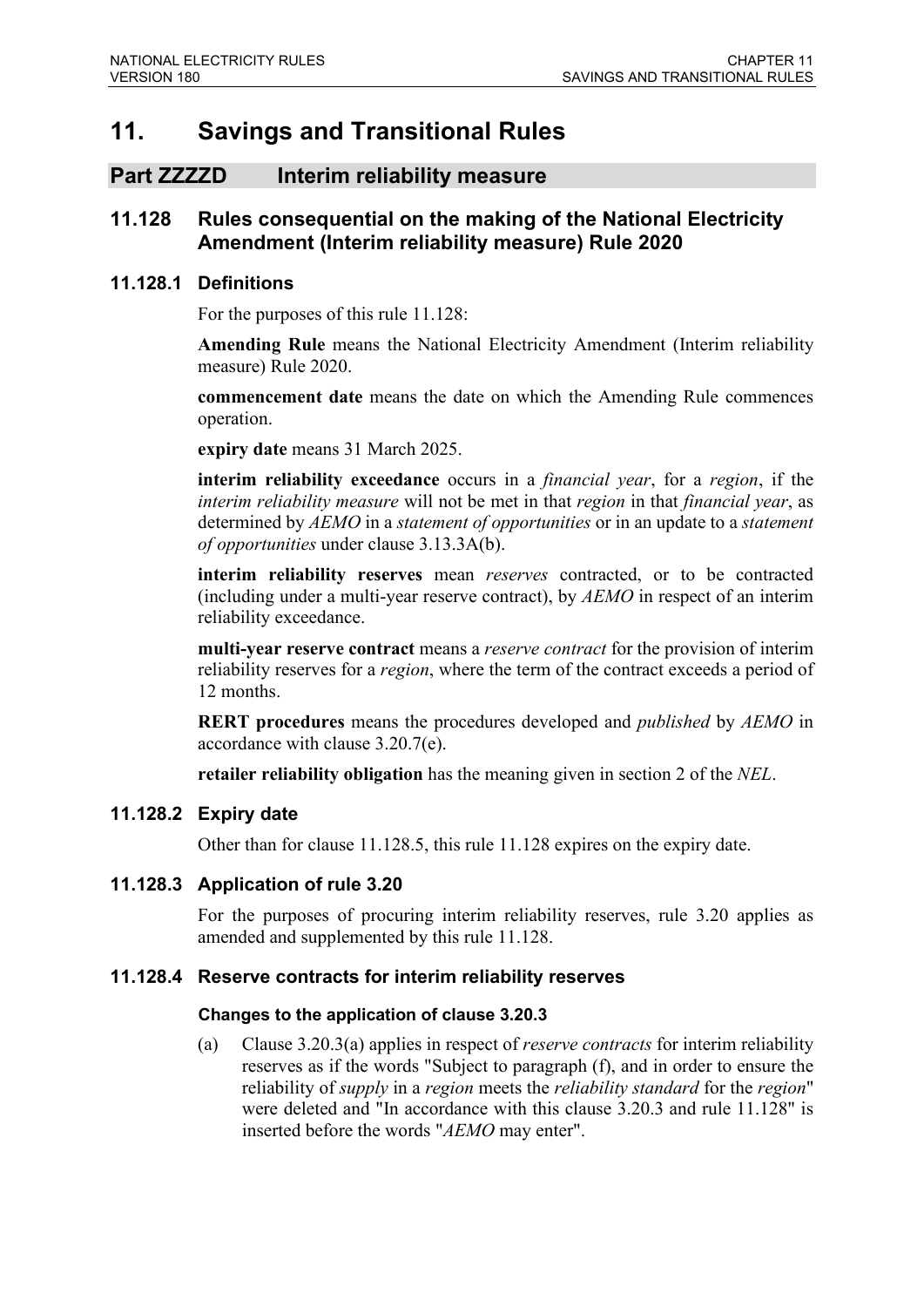- (b) Clause 3.20.3(b) applies in respect of *reserve contracts* for interim reliability reserves as if the reference to "paragraph (f)" was deleted and "rule 11.128" was inserted.
- (c) If *AEMO* determines that it is necessary to commence contract negotiations for the provision of additional *reserves* under clause 3.20.3(c) and those *reserves* are interim reliability reserves, *AEMO* must identify in the notice *published* under that clause that those *reserves* are interim reliability reserves.
- (d) In addition to the requirements of clause 3.20.3(d), *AEMO* must provide the relevant nominated persons referred to in clause 3.20.3(d) the expected maximum charges payable under *reserve contracts* for interim reliability reserves in a *region* intended to be entered into by *AEMO*, including any availability, pre-activation, and activation charges and total capacity to be contracted (in MW) and obtain the approval of those nominated persons with respect to the total capacity to be contracted prior to entering into those *reserve contracts*.
- (e) Clauses 3.20.3(f) and 3.20.3(m) do not apply in respect of *reserve contracts* for interim reliability reserves.

#### **Contracts for interim reliability reserves**

- (f) *AEMO* may enter into a *reserve contract* (which may, but is not required to be, a multi-year reserve contract), for a *region* for interim reliability reserves if:
	- (1) there is a forecast of an interim reliability exceedance in that *region* occurring within the notice period that would apply for long notice situations as set out in the *RERT guidelines*; and
	- (2) the *reserve contract* is entered into no more than 12 months prior to the first occurrence of the forecast interim reliability exceedance in that *region* during the term of that *reserve contract*.
- (g) In entering into a *reserve contract* that is for interim reliability reserves for a *region*, *AEMO* must have regard to:
	- (1) the *RERT principles*;
	- (2) any potential impact of, and interaction with, the retailer reliability obligation; and
	- (3) if the *reserve contract* is a multi-year reserve contract, whether the total payments made by *AEMO* under that multi-year reserve contract are likely to be lower than the aggregate payments *AEMO* would have made under *reserve contracts* that are not multi-year reserve contracts for the same period.
- (h) For a *reserve contract* for interim reliability reserves for a *region* that is not a multi-year reserve contract, *AEMO* must ensure that, at the time of entering into that contract:
	- (1) the term of the *reserve contract* is only for a period which *AEMO* considers is reasonably necessary to address the interim reliability exceedance in the *region* for that year; and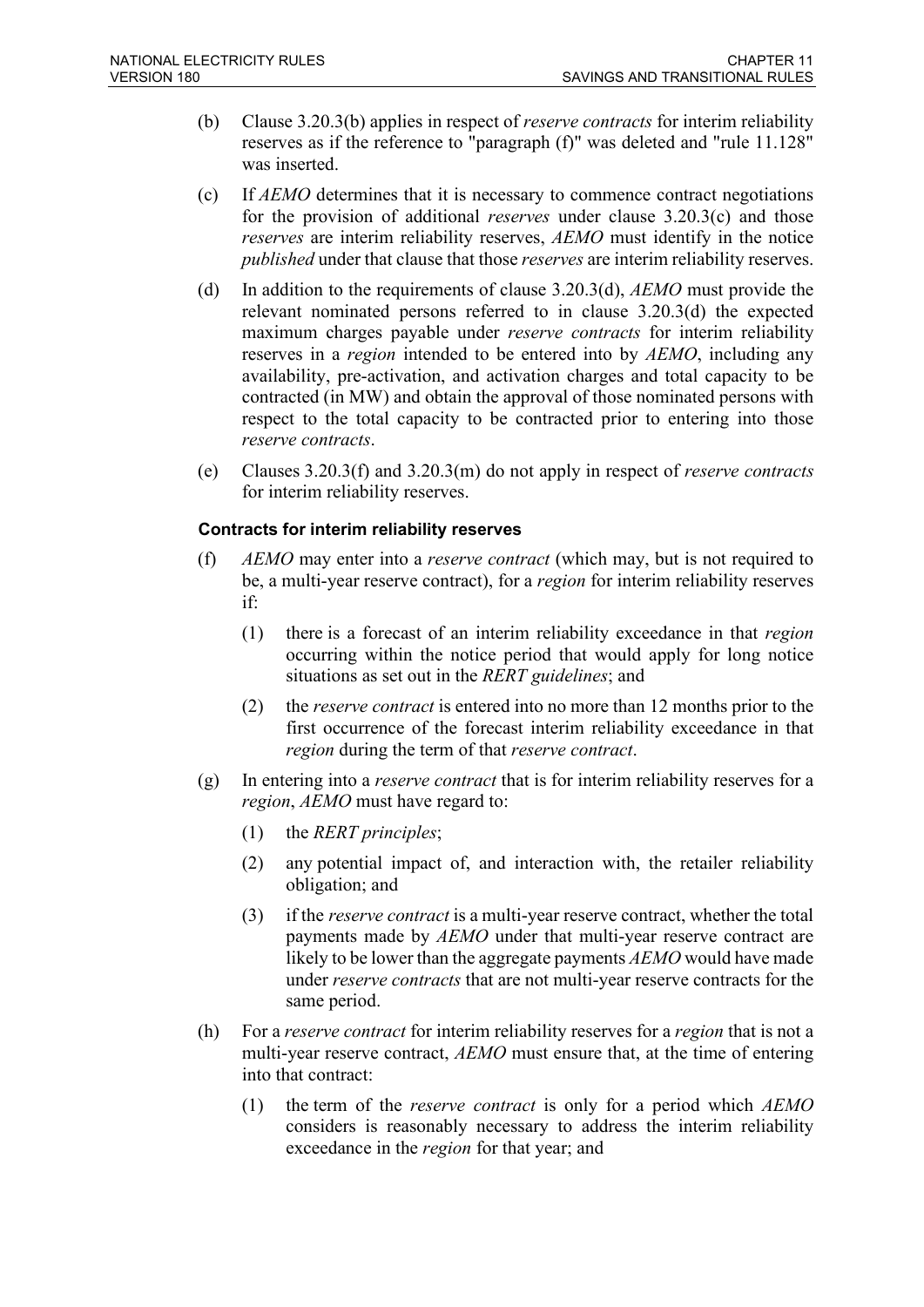- (2) the amount of *reserve* procured under the *reserve contract*, is no more than *AEMO* considers is reasonably necessary to address the interim reliability exceedance in the *region* for that year.
- (i) For a *reserve contract* for interim reliability reserves for a *region* that is a multi-year reserve contract, *AEMO* must ensure that, at the time of entering into that contract:
	- (1) the term of the *reserve contract* is no longer than three years and at least two of those years must relate to years in which there is an interim reliability exceedance for that *region* of which one of those exceedances must occur in the first year of the term; and
	- (2) the amount of *reserve* procured under the *reserve contract:*
		- (i) for each year of the term is no more than *AEMO* considers is reasonably necessary to address the largest interim reliability exceedance that is forecast to occur during the term; and
		- (ii) is no more, in total, than *AEMO* considers is reasonably necessary to ensure the reliability of *supply* in that *region*.
- (j) In a procurement process for interim reliability reserves, *AEMO* must include a request that a person who offers a multi-year reserve contract also offer a single year *reserve contract* for interim reliability reserves for the first year of that multi-year reserve contract. *AEMO* may enter into a multi-year reserve contract despite a person not complying with this request provided *AEMO* records the basis on which it had regard to the matters in paragraph  $(g)(3)$  in respect of that contract.
- (k) If *AEMO* is increasing the amount contracted under, or extending the term of, an existing *reserve contract* for interim reliability reserves, then any requirements under rule 3.20.3 and this rule 11.128 apply to that variation as if *AEMO* was entering into a new *reserve contract*.

## **11.128.5 Interim reliability reserves – reporting**

- (a) Clause 3.20.6(d)(2) applies in respect of *reserve contracts* for interim reliability reserves as if the words "shortfall identified in the relevant declaration under clause 4.8.4" were deleted and "interim reliability exceedance" was inserted.
- (b) Clause 3.20.6(d)(3) applies in respect of *reserve contracts* for interim reliability reserves for a *region* as if the words "relevant *low reserve* or *lack of reserve* condition, including whether they align with any periods identified in the relevant declaration under clause 4.8.4" were deleted and "interim reliability exceedance" was inserted.
- (c) Clause 3.20.6(d)(4) does not apply to *AEMO* in respect of *reserve contracts* for interim reliability reserves.
- (d) In addition to the requirements of clause 3.20.6(d), if *AEMO* has entered into *reserve contracts* for interim reliability reserves, the RERT report (as defined in clause 3.20.6) must:
	- (1) identify those *reserve contracts* for interim reliability reserves and those which are multi-year reserve contracts;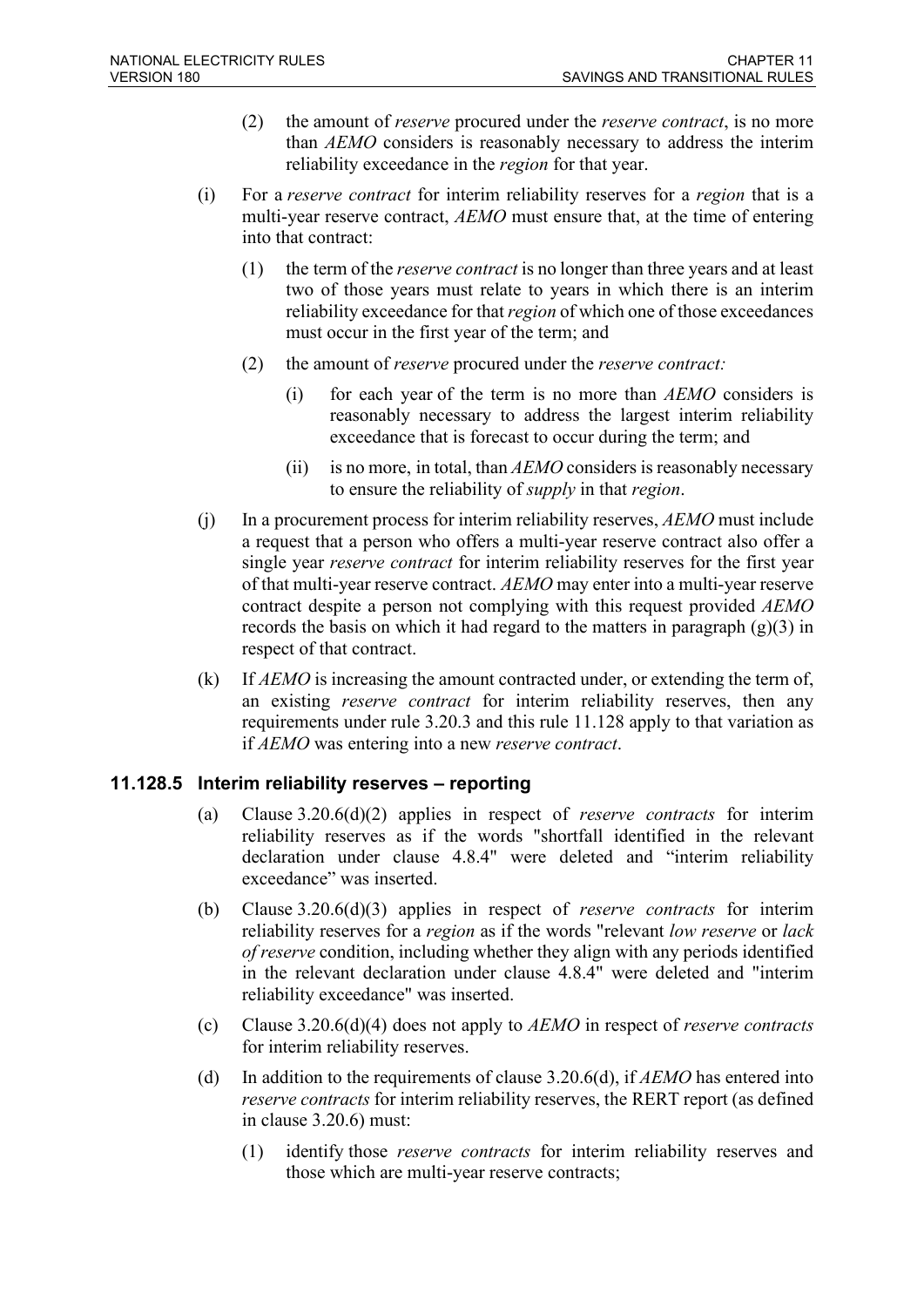- (2) an explanation of why *AEMO* considered the amount of interim reliability reserves procured under each multi-year reserve contract was reasonably necessary to ensure the reliability of *supply* in the *region*;
- (3) an explanation of how *AEMO* had regard to any potential impact of, and interaction with, the retailer reliability obligation when procuring interim reliability reserves;
- (4) the basis on which *AEMO* had regard to the *RERT principles* when entering into *reserve contracts* for multi-year reserve contracts; and
- (5) for each multi-year reserve contract entered into in the relevant calendar quarter, an explanation of whether the total payments made by *AEMO* under the contract are likely to be lower than the aggregate payments *AEMO* would have made under *reserve contracts* that are not multiyear reserve contracts for the same period.

## **11.128.6 AEMO exercise of RERT**

If *AEMO* develops standardised forms of *reserve contracts* for interim reliability reserves, including for a reverse auction process for demand response, then clause 3.20.7(e1) applies to those forms of contract.

## **11.128.7 RERT guidelines**

- (a) The *RERT guidelines* must include guidelines for or with respect to the process *AEMO* should undertake in contracting for interim reliability reserves.
- (b) By 21 August 2020*,* the *Reliability Panel* must amend and *publish* the *RERT guidelines* to take into account the Amending Rule.
- (c) The *Reliability Panel* must consult *AEMO*, but is not required to comply with the consultation requirements in clauses  $8.8.3(d) - (1)$ , when amending the *RERT guidelines* in accordance with paragraph (b).
- (d) If prior to the commencement date, and for the purposes of amending and *publishing* the *RERT guidelines* to take into account the Amending Rule, the *Reliability Panel* undertook consultation with *AEMO* as required under paragraph (c), then that consultation undertaken is taken to satisfy the equivalent consultation under paragraph (c).
- (e) Prior to the expiry date, the *Reliability Panel* must amend and *publish* the *RERT guidelines* to take into account the expiry of this Amending Rule, such amendments to take effect from the expiry date. The *Reliability Panel* must consult *AEMO*, but is not required to comply with the consultation requirements in clauses 8.8.3(d) – (l), when amending the *RERT guidelines* in accordance with this paragraph (e). To avoid doubt, if the *Reliability Panel* makes other amendments to the *RERT guidelines* unrelated to the expiry of this Amending Rule, the exemption from consultation requirements in clauses  $8.8.3(d) - (1)$  does not apply to those amendments.

## **11.128.8 RERT procedures**

(a) By 31 August 2020, *AEMO* must amend the RERT procedures to take into account the Amending Rule.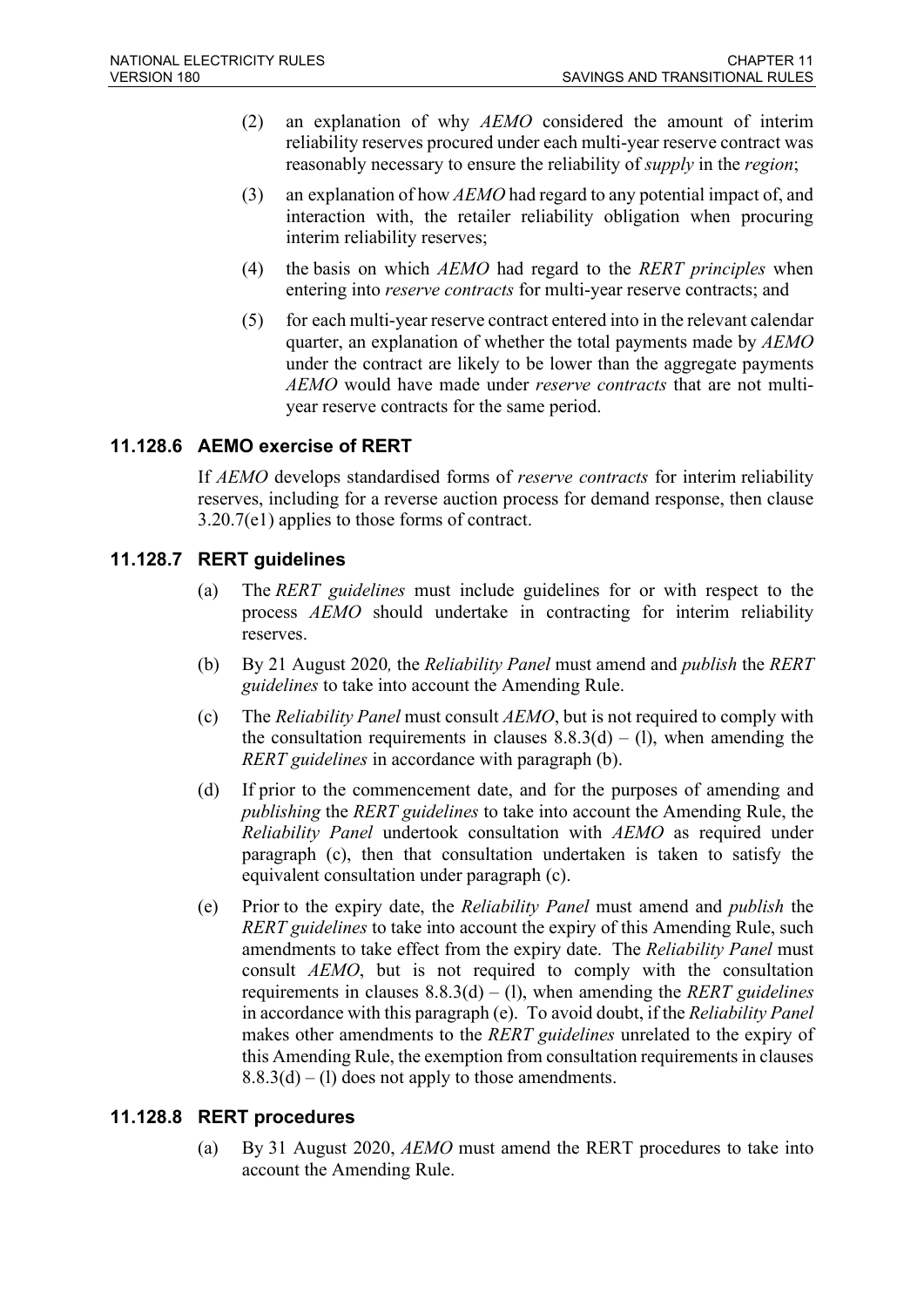(b) *AEMO* is not required to comply with the *Rules consultation procedures* when amending the RERT procedures in accordance with paragraph (a).

## **11.128.9 Reliability standard implementation guidelines**

- (a) By 31 August 2020, *AEMO* must amend the *reliability standard implementation guidelines* to take into account the Amending Rule.
- (b) *AEMO* is not required to comply with the *Rules consultation procedures* when amending the *reliability standard implementation guidelines* in accordance with paragraph (a).

#### **11.128.10 AEMO preparatory activities**

Other than entering into a *reserve contract* for interim reliability reserves, any action taken by *AEMO* prior to the commencement date in anticipation of the commencement of the Amending Rule and amendments to the *RERT guidelines* to be made in accordance with this Amending Rule, is deemed to have been taken for the purpose of the Amending Rule and continues to have effect for that purpose.

#### **Note:**

Action taken by *AEMO* under this clause 11.128.10 includes all actions that this rule 11.128 and the *RERT guidelines* requires *AEMO* to take, including:

- 1. modelling whether there is an interim reliability exceedance;
- 2. updating the *reliability standard implementation guidelines* and RERT procedures;

3. publishing the forecast of whether there is an interim reliability exceedance in the *statement of opportunities*;

4. issuing procurement documents, including tendering (or equivalent) documents and forms of *reserve contracts* for interim reliability reserves; and

5. negotiating *reserve contracts* for interim reliability reserves.

#### **11.128.11 Reserve contracts entered into before the commencement date**

Nothing in this Amending Rule, or the *RERT guidelines* as amended in accordance with this Amending Rule, affects any *reserve contract* entered into prior to the commencement date.

#### **11.128.12 Review by the AEMC**

- (a) By 30 April each year, *AEMO* must provide the *AEMC* with:
	- (1) the final bid data (including for bids which did not result in a *reserve contract* being entered into); and
	- (2) any records made under clause 11.128.4(j),

in respect of any procurement process for interim reliability reserves in the previous calendar year. *AEMO* is not required to disclose the identity of the tenderers to the *AEMC*.

- (b) The final bid data referred to in paragraph (a) is, for each bid:
	- (1) the price, including its components;
	- (2) the proposed duration of the contract;
	- (3) whether the provider is demand response or *generation*;